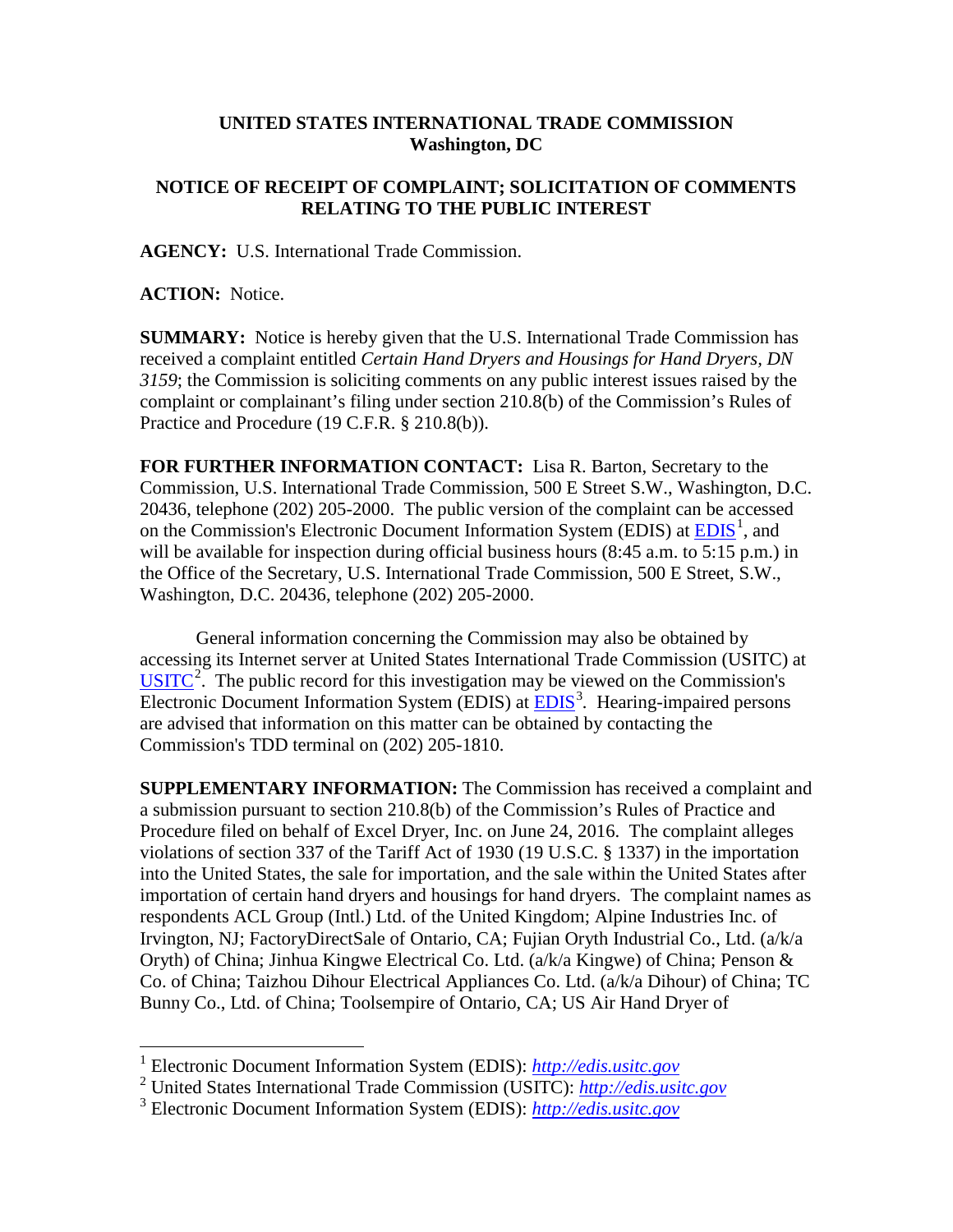Sacramento, CA; Vinovo Sovereign Industrial Jiaxing Co. Ltd. of China; and Zhejiang Aike Appliance Co., Ltd. of China. The complainant requests that the Commission issue a general exclusion order, a cease and desist order and impose a bond upon respondents' alleged infringing articles during the 60-day Presidential review period pursuant to 19 U.S.C. § 1337(j).

Proposed respondents, other interested parties, and members of the public are invited to file comments, not to exceed five (5) pages in length, inclusive of attachments, on any public interest issues raised by the complaint or section 210.8(b) filing. Comments should address whether issuance of the relief specifically requested by the complainant in this investigation would affect the public health and welfare in the United States, competitive conditions in the United States economy, the production of like or directly competitive articles in the United States, or United States consumers.

In particular, the Commission is interested in comments that:

- (i) explain how the articles potentially subject to the requested remedial orders are used in the United States;
- (ii) identify any public health, safety, or welfare concerns in the United States relating to the requested remedial orders;
- (iii) identify like or directly competitive articles that complainant, its licensees, or third parties make in the United States which could replace the subject articles if they were to be excluded;
- (iv) indicate whether complainant, complainant's licensees, and/or third party suppliers have the capacity to replace the volume of articles potentially subject to the requested exclusion order and/or a cease and desist order within a commercially reasonable time; and
- (v) explain how the requested remedial orders would impact United States consumers.

Written submissions must be filed no later than by close of business, eight calendar days after the date of publication of this notice in the *Federal Register*. There will be further opportunities for comment on the public interest after the issuance of any final initial determination in this investigation.

Persons filing written submissions must file the original document electronically on or before the deadlines stated above and submit 8 true paper copies to the Office of the Secretary by noon the next day pursuant to section 210.4(f) of the Commission's Rules of Practice and Procedure (19 C.F.R. § 210.4(f)). Submissions should refer to the docket number ("Docket No. 3159") in a prominent place on the cover page and/or the first